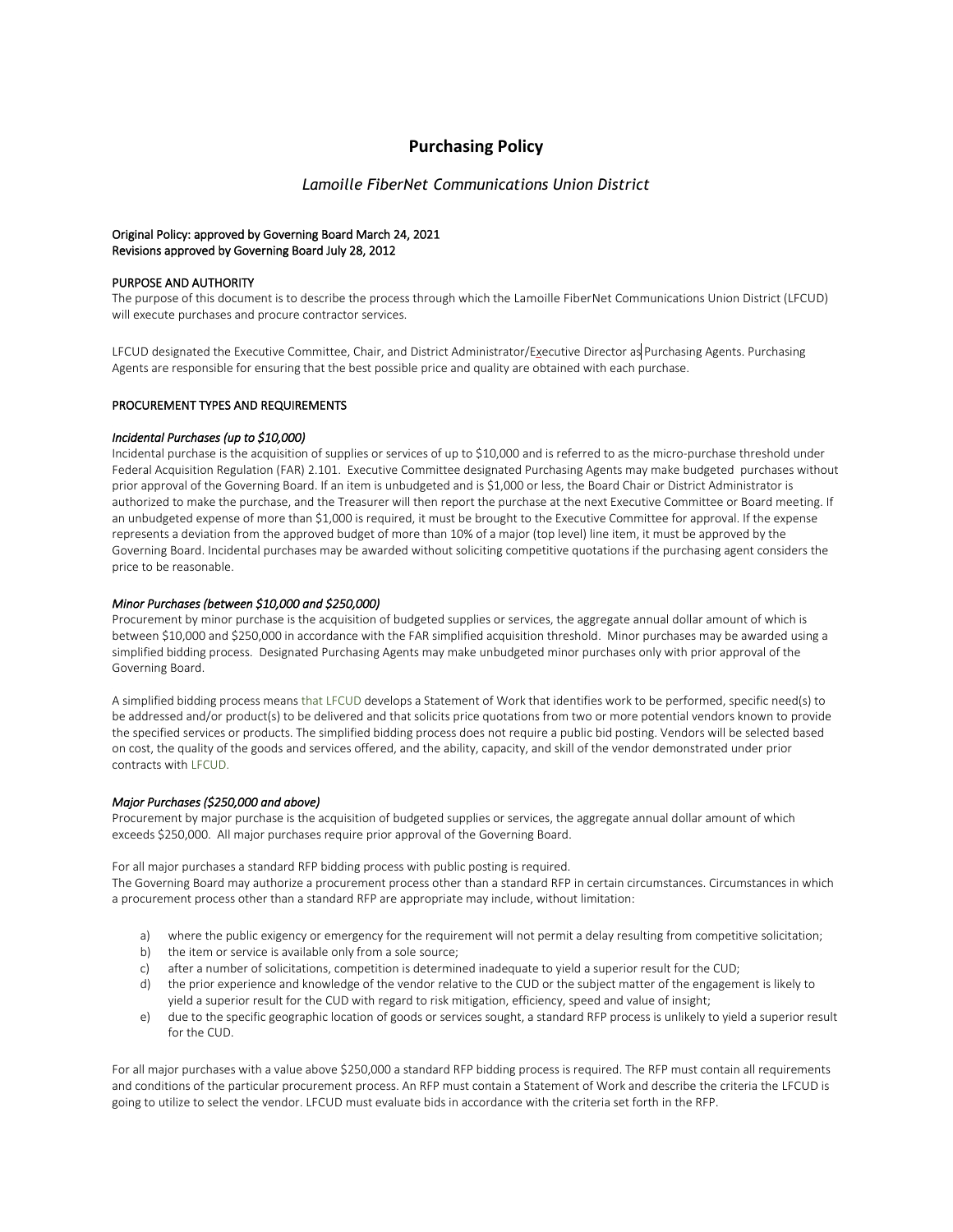#### PURCHASES MADE WITH FEDERAL FUNDS

If federal funding is used for purchases between \$10,000 (\$2,000 in the case of construction projects subject to Davis Bacon requirements) and \$250,000, price or rate quotes must be obtained from two or more qualified sources following the affirmative action provision of this policy described below and all provisions regarding fair and unrestricted competition.

For purchases and construction projects at or exceeding \$250,000, LFCUD will follow the sealed bid process if federal funding is used. When procurement by sealed bids is used, the LFCUD will follow procedures as defined in 2 CFR § 200.320(c), Vermont Bulletin 3.5 Section VIII(B*),* and consult the Vermont League of Cities and Towns model purchasing policy for other applicable State bid requirements.

### AFFIRMATIVE ACTION AND LOCAL PREFERENCE

Whenever possible, qualified small, minority, and women-owned businesses shall be included in the solicitation lists for bids or non-bid purchases. If the purchase is federally funded in whole or in part, minority and women-owned businesses must be included in the solicitation lists and all other affirmative action requirements outlined in the grant provisions must be followed. The LFCUD may exercise a preference for local businesses for purchases funded exclusively by the LFCUD district, or where permitted by federal law, but only if such a preference does not result in unreasonable prices or rates due to a lack of competition. For purchases funded in whole or in part with federal funding, the LFCUD may not exercise a preference for local businesses, unless permitted by the federal funding source.

#### PROCUREMENT CODE OF CONDUCT

Employees, officers and agents of theLFCUD, (in this document, "agents" includes LFCUD volunteers), who are involved in the procurement and selection of bids and purchases shall make reasonable efforts to avoid real, apparent, or potential conflicts of interest. No employee, officer or agent of the LFCUD shall participate in the selection, award, or administration of a contract if a conflict of interest, real or apparent, would be involved. Such a conflict would arise when: the employee, officer or agent, any member of his or her immediate family, his or her partner, or an organization which employs, or is about to employ, any of the above, has a financial or personal interest in the firm/vendor selected for award.

An employee, officer or agent of the LFCUD who is involved in the procurement and selection of a bid or purchase and who has a real or apparent conflict of interest must disclose that conflict of interest within the context of a duly warned Governing Board meeting that occurs before the bid selection or purchase takes place. Such disclosure must be documented in the minutes for that meeting which shall be retained as part of the official record surrounding the bid or purchase.

Officers, employees and agents of the LFCUD will not solicit nor accept gratuities, favors or anything of monetary value from contractors, potential contractors, or parties to sub-agreements.

Officers, employees and agents who fail to follow the above Procurement Code of Conduct shall be sanctioned or disciplined, to the extent permitted by law, for violations of the above standards.

#### DOCUMENTATION

Records documenting the procurement process for any Minor or Major purchases, as those terms are defined above, including the reason for the specific procurement method chosen, the basis for the award and contract pricing (showing evidence that the process was fair and equitable), as well as any other significant decisions that were part of the procurement process shall be maintained for a period of at least three years from the date of the submission to the Federal government of the final expenditure report if the purchase or project was funded with federal grants, or until the completion of any litigation, claim, negotiation, audit, or other action involving the records, whichever is longer. Otherwise, records shall be maintained by the LFCUD in accordance with the retention and disposition schedules as set by the Vermont State Archivist.

The foregoing Policy is hereby adopted by the Governing Board of the Lamoille FiberNet Communications Union District, Vermont, this day of and is effective as of this date until amended or repealed.

# **SIGNATURES**

Jane Campbell Governing Board Chair

Governing Board members: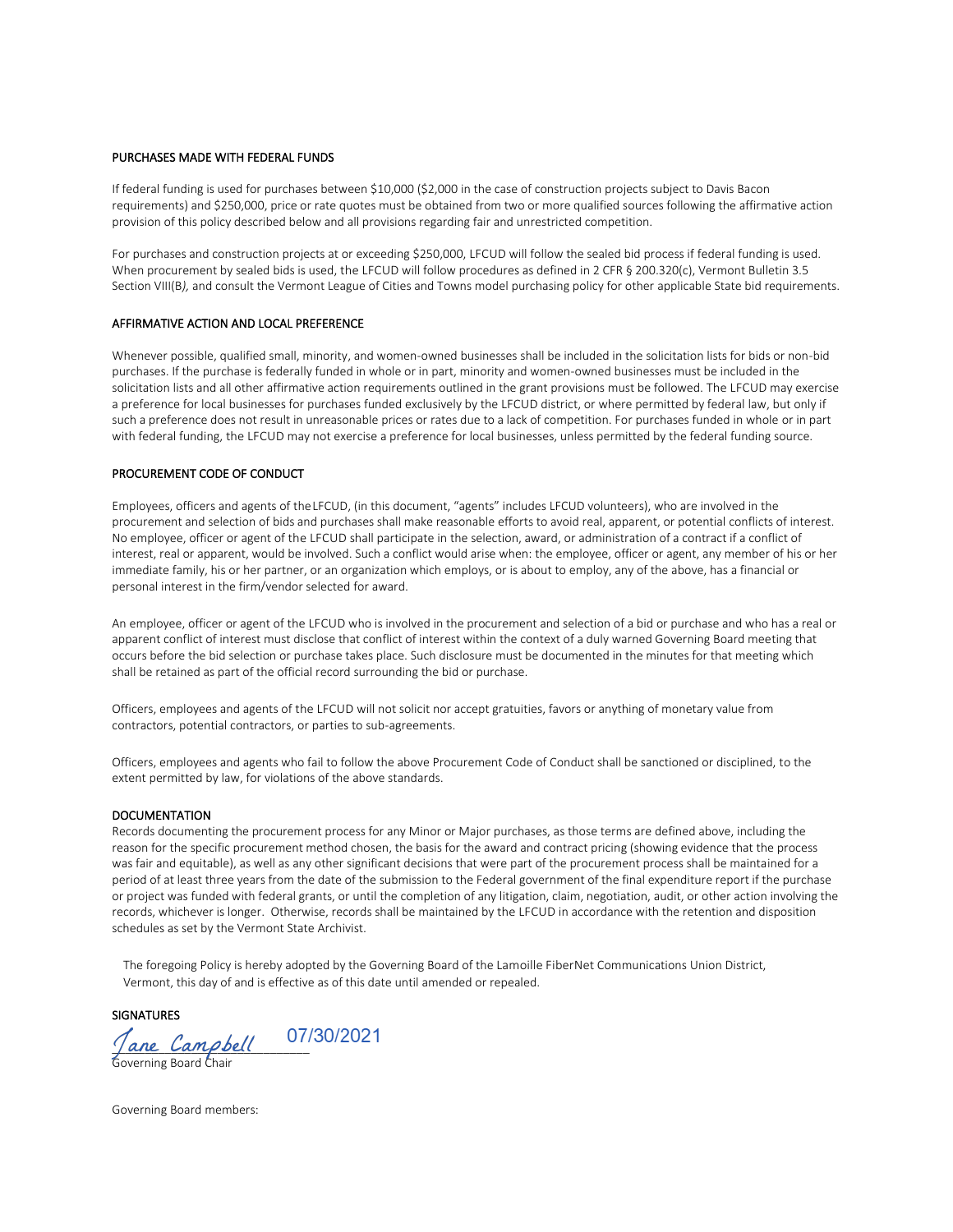# PURCHASING POLICY GUIDANCE

### LFCUD PURCHASING POLICY GUIDANCE

The intent of this purchasing policy is to assist Lamoille FiberNet Communications Union District (LFCUD) in its efforts to procure goods and services in a manner that is efficient, timely, cost-effective, and encourages the most open, competitive purchasing process practicable, while treating all vendors equitably. Adopting and following a purchasing policy will increase the public's confidence in the municipal procurement process (LFCUD is organized as a municipality / body politic) and will help LFCUD adhere to standards and requirements associated with receipt of funds from state and federal governments. Please note that the requirements of a municipal purchasing policy do not take the place of any specific procurement or record-keeping requirements that may be imposed on the municipality by a state or federal governmental contract, grant, or loan.

This policy is intended to reflect best practices in municipal procurement, including competitive bidding for certain purchases and compliance with requirements for purchasing with federal funds. It includes some guidance and references to resource materials to help inform choices municipal officials need to make while adapting this model to fit their unique needs. It is also important to harmonize this policy within the context of related existing or proposed financial policies or procedures.

#### REQUIREMENTS FOR USING STATE OR FEDERAL FUNDS

The original source of most state grant, contract and loan funds is actually the federal government, and therefore any federal requirements associated with the funds are passed along to the recipient municipality. This policy attempts to incorporate as many of the federal requirements as possible - including the sections on code of conduct and competitive bidding - but the municipality should always carefully read any terms, conditions or other directives prior to accepting the funds in the first place. It is imperative to adhere to purchasing and other requirements. As of 2015, all federal agencies must adhere to the Uniform Administrative Requirements, Cost Principles, and Audit Requirements for Federal Awards http://www.gpo.gov/fdsys/pkg/FR-2013-12-26/pdf/2013-30465.pdf. This is a consolidation of several OMB (Office of Management and Budget) circulars that previously provided guidance for recipients of federal funds. It includes federal requirements for procurement processes, allowable direct and indirect costs, contract provisions and audit standards. Recent updates to the Federal Acquisition Regulation (FAR) thresholds can be found in the Federal Register at Volume 85, No. 192 (https://www.govinfo.gov/content/pkg/FR-2020-10-02/pdf/2020-21690.pdf). The full FAR can be found here: https://www.acquisition.gov/sites/default/files/current/far/pdf/FAR.pdf.

#### PROCEDURE TO ADOPT A PURCHASING POLICY

All municipal policies must be adopted by majority vote of the Governing Board at a meeting held in accordance with Vermont's Open Meeting Law. Consideration and adoption of such a policy should be done well in advance of a major purchase so that there is sufficient time to discuss the relevant issues and prepare a thoughtful and thorough document. Before adoption the Governing Board may choose to engage other municipal officials and employees to ensure that the policy is reasonable and realistic in terms of the personnel resources needed for compliance. After initial adoption, officials should annually review the LFCUD's financial policies to ensure that each policy remains current.

#### Please carefully review further explanation of certain sections of the Purchasing Policy below:

Affirmative Action and Local Preference - Federal regulations require that municipalities include minority and women-owned businesses in their bidding processes. Municipalities must maintain written evidence including copies of correspondence that provide evidence of efforts made to reach out to minority and women-owned businesses as well as evidence that the process was fair and equitable with no unfair competitive practices engaged in by the municipality or vendors.

Federal regulations also require that when federal funds are used for a purchase, the municipality may not exercise a preference for businesses or suppliers based solely on location. On the other hand, when a purchase or contract is funded by local funds, a municipality is free to prefer businesses or suppliers that are based in or near the municipality. Some communities have set a percentage rate above the low bid when preference will be given to the local contractor.

Code of Conduct - Federal regulations require that real or apparent conflicts of interest that may arise in the context of municipal purchases and contracting are addressed. If the municipality does not already have a separate conflict of interest policy, it is important to address this topic in the body of a purchasing policy. At a minimum, the policy should define a procedure for public disclosure of the potential conflict and the level of participation permitted when discussion or voting takes place related to the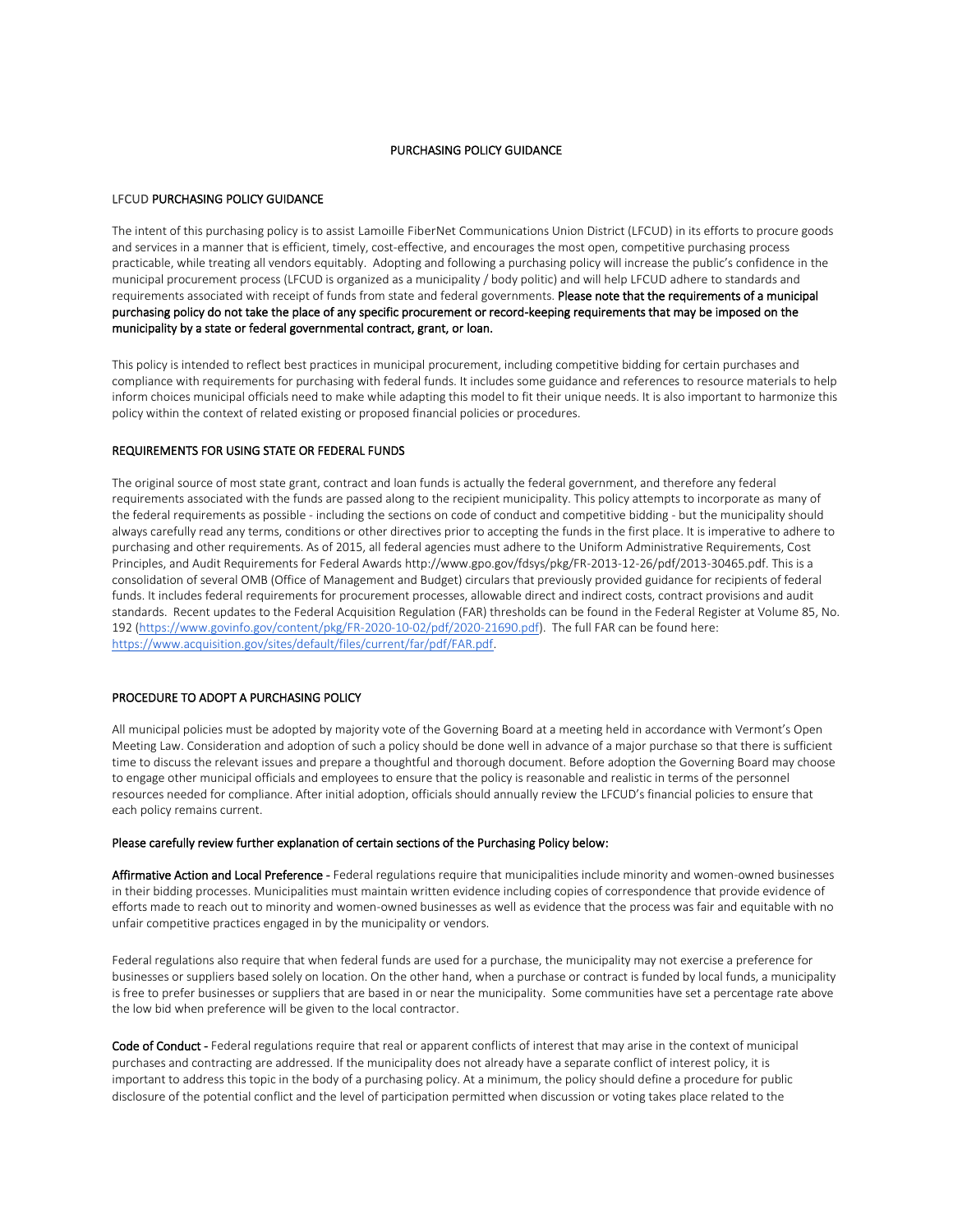purchase of an item where the conflict exists. It is not uncommon for a board member or the family member of a board member to own a local business that supplies materials and/or services to a municipality. In such instances, however, the board member should not be involved in the selection, award, or administration of the purchase or contract.

Documentation - Federal regulations require that for construction projects over \$2,000 and for all other purchases over \$10,000, the municipality must maintain written documentation of the entire bidding and selection process. This includes documentation of efforts to comply with federal affirmative action requirements including solicitation lists and copies of advertisements; copies of the Request for Bids, Bids and related documentation, copies of meeting minutes where decisions were made, and any other applicable documents.

Purchasing Authority - State law gives the Governing Board the ultimate authority over all municipal purchases and allows for the delegation of this authority to municipal officials or employees. A municipal purchasing policy allows the Governing Board to officially delegate purchasing authority and also sets parameters and requirements for the exercise of this authority. Municipalities need to customize this model policy to complement the size and structure of the particular municipal government. In communities where there is a town or city manager, that individual is the authorized purchasing agent by state law. 24 V.S.A. § 1231(3). In municipalities such as LFCUD, i.e., without a manager, the Governing Board is the authorized purchasing agent, but it may designate specific officers or employees to make and/or authorize certain purchases.

Depending on the level of municipal personnel expertise, the Governing Board may want to grant some ability to certain officers, volunteers or employees to make purchases of a reasonable dollar amount without requiring prior Governing Board authorization. By setting thresholds as to the dollar amount that can be spent without prior approval and specifying procedures to follow when a purchase is made, municipal affairs can continue to function between Governing Board meetings.

### PURCHASING LEVELS

This policy differentiates between three levels of purchases: "Major," "Minor," and "Incidental." The Governing Board should assign dollar amounts to each of these categories of purchases when customizing this model, using amounts that make sense according to the size of the community and the expertise of municipal personnel. "Major" purchases should be set at a level of significant cost for which the Governing Board requires a formal bid process. "Minor" purchases should be set at a dollar value so that they may only be made by an authorized purchasing agent with prior approval. The Governing Board may also require that several quotes are obtained before the purchase is made. "Incidental" purchases should be set at a low enough level so that they may be made by a designated purchasing agent without prior approval.

There are also three categories of purchases that are created by federal regulation, and these are titled "micro," "small," and "large." The regulations impose different procedural requirements on each category that must be followed in order for the municipality to receive or retain federal grant funding. And while a municipality may impose purchasing and bidding requirements that are stricter than those imposed by the federal government, it may not impose requirements that are less strict.

Under the federal government's categories, so-called "large" purchases are those that exceed the so-called "Simplified Acquisition

Threshold," which WaS set at \$250,000 in 2018 and is an inflation-adjusted number. Construction projects of any size also fit within the federal definition of "large" purchases. If these purchases are made with federal funds, the federal government requires the use of a sealed bid process. Purchases are "small" if they are between \$10,000 (\$2,000 in the case of construction projects subject to Davis Bacon requirements) and \$250,000. Purchases of this size require price or rate quotes from "an adequate number of qualified sources," which means that two or more vendors should be asked to provide quotes. "Micro" purchases are categorized by the federal government as those under \$10,000 (\$2,000 in the case of construction projects subject to Davis Bacon requirements) and may be awarded without any kind of competitive quotes if the price is deemed to be reasonable. Despite the lack of formal requirements for "micro" purchases, a reasonable effort should be made to distribute purchases equitably among qualified vendors.

# COMPETITIVE BIDDING / BID SELECTION

The use of federal funds usually requires a formal bid procedure, including a sealed bid process for purchases over \$250,000. Municipalities are free to set much lower thresholds and require a formal bid process and/or sealed bids for any size purchase.

While competitive bidding is not required under Vermont law, it can have significant advantages for local governments. A choice of purchasing options allows a municipality to locate the most cost-effective suppliers of goods and services and make effective cost/quality comparisons. The process may include verbal and/or written quotations for purchases below a certain dollar threshold and a formal bidding process for higher dollar purchases. The use of such a process does not necessitate a low-bidder approach. The "Criteria for Bid Selection" section should clearly articulate the municipality's expectations.

In purchasing the services of a professional consultant, or when a service is of a specialized nature, the selection process is somewhat different. Cost, while important, should not be the most important factor. More important factors to consider are the expertise,